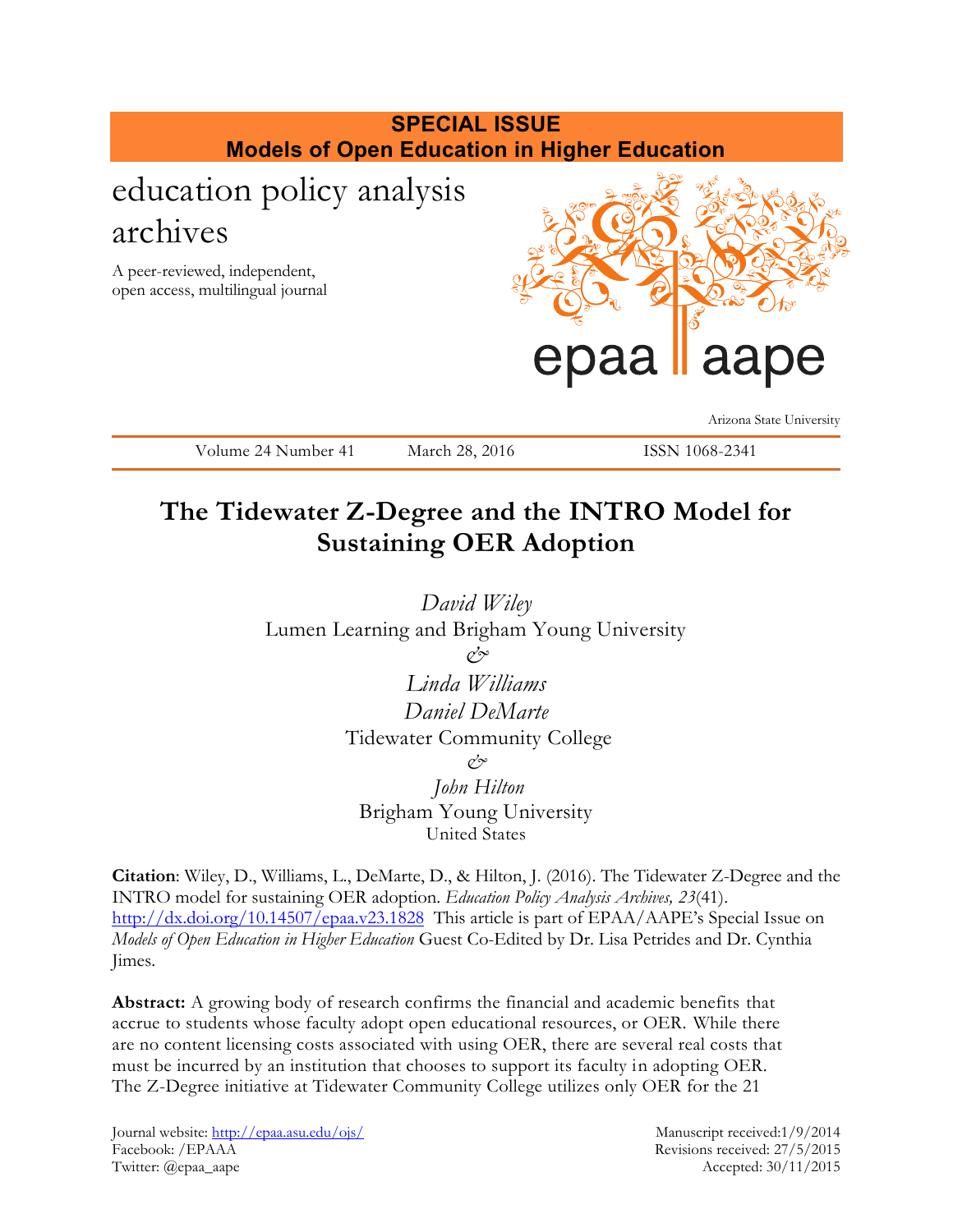courses, providing a pathway for students to earn an associate of science degree in business administration without ever buying a textbook. The authors introduce and illustrate the INTRO (INcreased Tuition Revenue through OER) model for sustaining the provision of OER adoption services. The adoption of OER as part of the Z-Degree decreases drop rates among Tidewater students, allowing the institution to retain tuition revenue it would otherwise have refunded. This retained revenue provides a renewable source of funds to sustainably support the adoption of OER.

**Keywords**: Open Educational Resources; OER; sustainability models; student success; Z Degree; instructional materials and practices

# **El Z-Degree de Tidewater y el modelo INTRO para la gestión sostenible en la adopción de REA**

**Resumen:** Un creciente cuerpo de investigaciones reafirman los beneficios económicos y académicos que reportan sobre los estudiantes universitarios el uso de recursos educativos abiertos (REA) por parte de sus docentes. Sin embargo, las instituciones que deciden apoyan a sus docentes en el uso de REA tienen que asumir una gran cantidad de costes reales, a pesar de no contar con costes asociados a las licencias de contenido. La iniciativa Z-Degree llevada a cabo por la Tidewater Community College utiliza solo REA en 21 asignaturas del Diploma de Asociado en Ciencias de Administración de Empresas, proporcionando una vía para que los estudiantes puedan obtener el título universitario sin tener que comprar un solo libro de texto. Los autores presentan e ilustran el modelo Aumento de los Ingresos por Matrículas a través de REA (INTRO, por sus siglas en inglés) para sostener la prestación de servicios que supone la adopción de los REA. La adopción de los REA como parte de la Z-Degree disminuye las tasas de abandono entre los estudiantes Tidewater, lo que permite a la institución mantener los ingresos por las matrículas. Esta retención de ingresos proporciona una fuente renovable de fondos para apoyar de forma sostenible la adopción de los REA.

**Palabras-clave:** Recursos Educativos Abiertos; REA; modelos de sostenibilidad; éxito de los estudiantes; Z Degree; materiales y prácticas de instrucción

#### **O Z-Degree de Tidewater e o modelo INTRO para a Adoção Sustentável dos REA**

**Resumo:** Um crescente corpo de pesquisa confirma os benefícios financeiros e acadêmicos que para os alunos cujos professores adotam recursos educacionais abertos, ou REA. Ainda que não há nemhum custo de licença de conteúdo associado com usar REA, sim há custos reais que devem ser incorridos por uma institucao que decide apoiar sua faculdade na adoção dos REA. A iniciativa de Z-Degree, em Tidewater College utiliza apenas REA para os vinte-uns cursos porem provendo um caminho para que os alunos ganham uma diploma de Associate's de ciencia em administração de empresas sem nunca compra um livro. Os autores apresentam e ilustram o INTRO (Increased Tuition Revenue atraves de REA) modelo para sustentar a prestação de serviços para a adoção dos REA. A adoção de REA como parte do Z-Degree diminui taxas de abandono entre os alunos de Tidewater, permitindo que a instituição retenha a receita de matrícula que em outra situação teria devolvido. Este receita retida fornece uma fonte renovável de fundos para apoiar de forma sustentável a adopção de REA.

**Palavras chave**: Recursos Educacionais Abertos; REA; modelos sustentáveis; sucesso de alunos; Z Degree; materiais e práticas de ensino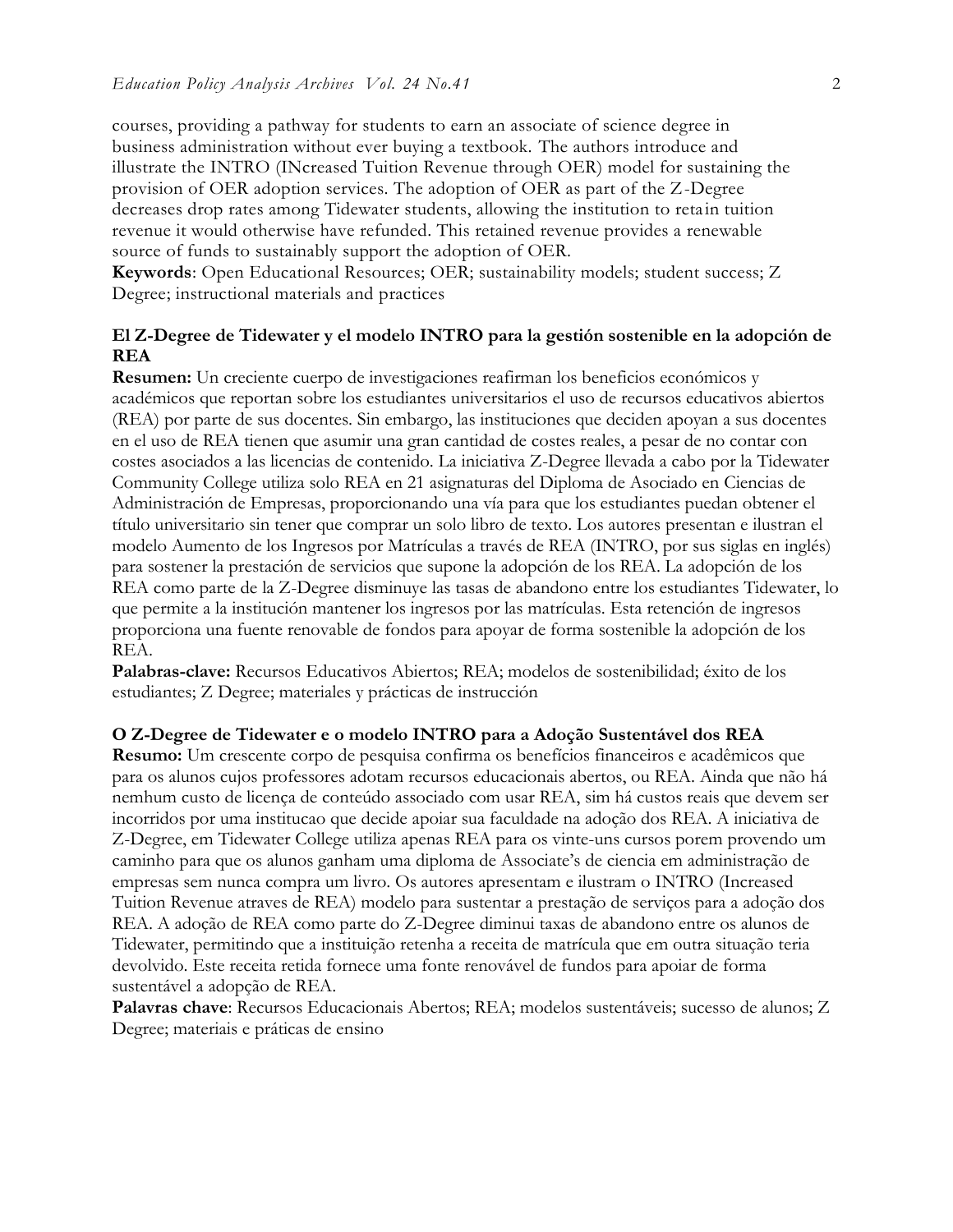#### **The Tidewater Z-Degree and the INTRO Model for Sustaining OER Adoption**

Few words are associated with more hype or confusion in the current education innovation discourse than *open*. The term entered the popular consciousness in the United States with the announcement of MIT's OpenCourseWare initiative (Goldberg, 2001), in which *open* described a generous copyright license applied to all the course materials published on the site. Over a decade later, *open* has been coopted by education industry marketing departments and is consequently used in a wide range of contradictory ways.

In this article we focus specifically on open educational resources, or OER. According to a popular definition published by The William and Flora Hewlett Foundation, OER are "teaching, learning, and research resources that reside in the public domain or have been released under an intellectual property license that permits their free use and re-purposing by others. Open educational resources include full courses, course materials, modules, textbooks, streaming videos, tests, software, and any other tools, materials, or techniques used to support access to knowledge" (Hewlett Foundation, 2014).

# **OER, Student Success, and Cost Savings**

A growing body of research confirms the academic and financial benefits that accrue to students whose faculty adopt OER. As one example, Pawlyshyn, Braddlee, Casper, and Miller (2013) report on a multi-year adoption of OER in college algebra courses. In Spring 2011, Mercy College was using a popular commercial bundle comprised of a textbook and online practice system for college algebra. 48% of students passed the course that term, which was typical. During Spring 2012, Mercy launched a small OER adoption pilot, replacing the commercial bundle with OER textbooks and videos, plus an open source online practice system in six sections of college algebra. 53% of students passed that term. By Spring 2013, Mercy had adopted the OER replacement in all 27 sections of college algebra, resulting in a pass rate of 60% that term.

Hilton, Robinson, Wiley, and Ackerman (2014) report on the amount of money saved by students whose faculty adopted OER as part of a multi-institution OER adoption project. Across seven institutions and eight courses, 2,642 students saved an average of \$90.61 per course when their faculty adopted OER.

Hilton and Laman (2012) report significant savings (\$64.30 - \$81.60) for students whose faculty adopted an open psychology textbook. Comparing the performance of these students to students taught by the same faculty one semester earlier with a commercial textbook, Hilton and Laman report that in addition to saving money, students using the open textbooks outperformed their commercial textbook-using peers on both the department final exam and in terms of final grade, in addition to withdrawing at a much lower rate.

Given the positive financial and learning impacts on students when faculty adopt OER, there is growing interest among higher education faculty and administration in adopting OER. However, this interest is mingled with concern over the costs associated with supporting effective OER adoption on their campuses.

# **Sustaining the Adoption of OER**

Researchers and practitioners have engaged in a long and healthy debate about the possibilities of sustaining the creation and sharing of OER (Dholokai, King, & Baraniuk, 2006; Wiley, 2006; Downes, 2007). A number of more recent studies have demonstrated successful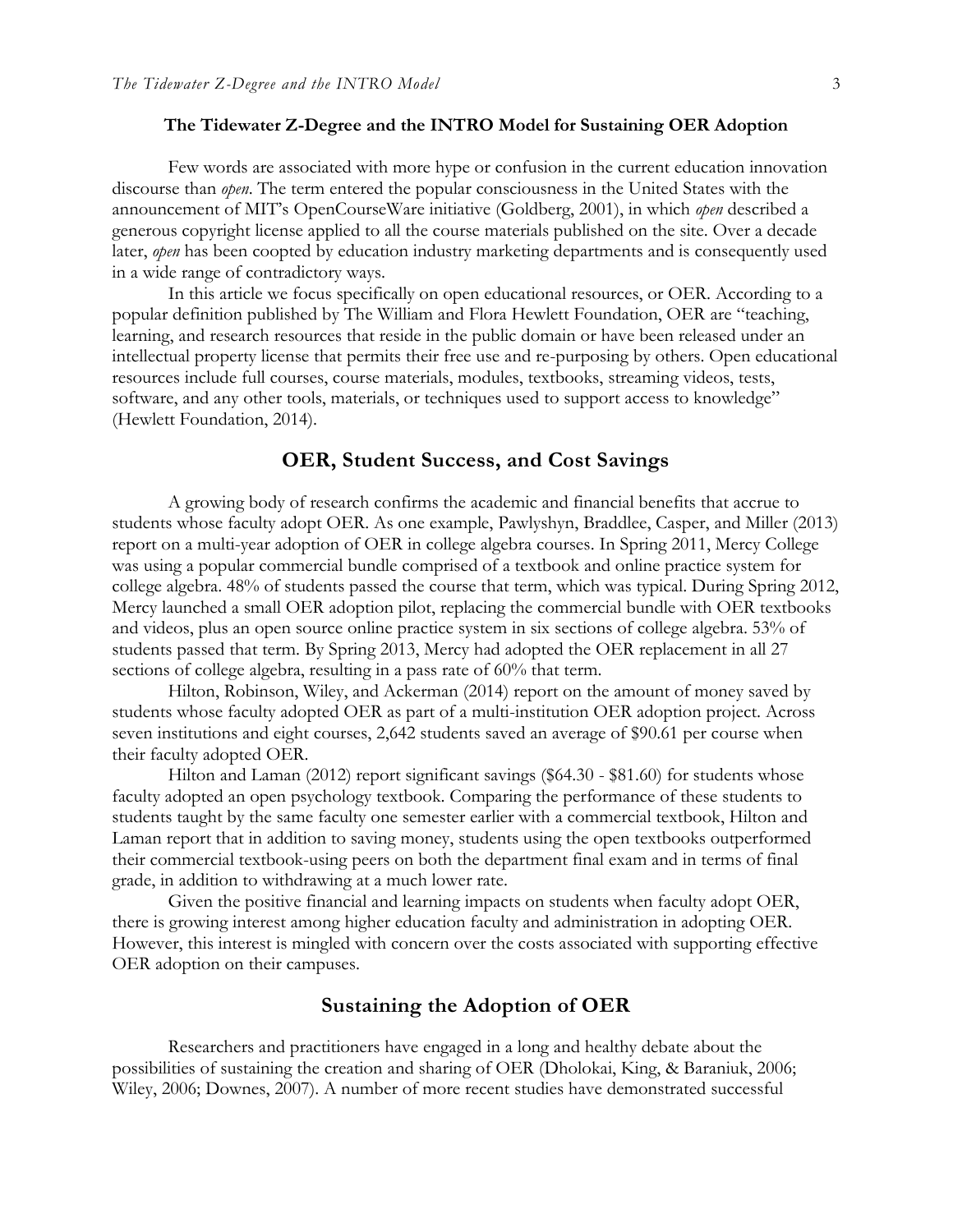financial models by which new tuition revenue resulting from registrations attributable to an institution's OER activity more than cover the costs of publishing OER (e.g., Johansen & Wiley, 2011; Carson, Kanchanaraksa, Godding, Mulder, & Schuwer, 2012). While questions pertaining to the sustainability of OER development are being answered, questions pertaining to the sustainability of OER adoption remain largely unasked. Finding successful models to support the ongoing creation and sharing of OER does little to benefit learners if faculty do not or cannot adopt OER.

While there are no content licensing costs associated with using open educational resources, there are several real costs that must be incurred by a faculty member or institution that chooses to adopt OER, including the costs of:

- Locating OER. There are well over half a billion openly licensed resources published on the Internet. At the time of this writing, a Google Advanced Search for the term "biology" including only results that are licensed as being "free to use share or modify" returned "About 4,660,000 results." Finding the needle that appears to be relevant for a specific use case in this haystack can be time consuming.
- Reviewing OER. After identifying OER that appear to be relevant, these must be checked for quality, accuracy, accessibility, and other desirable attributes.
- Managing open license compatibility and attribution requirements. Each open license imposes certain obligations on the user. One example is the *Creative Commons Attribution License*, which requires that users provide attribution to the copyright holder of the resource. Each of these requirements must be tracked and managed for all OER used in a course.
- Effectively integrating OER into teaching and learning practices. The primary distinguishing attribute of OER is the broad range of copyright permissions granted by their licenses. Many faculty require additional training in order to understand the pedagogical opportunities afforded by these permissions. Many faculty also require additional training to use common online technologies effectively in their teaching.
- Integrating OER into campus technologies like learning management systems. Most OER are provided in one or more digital formats. In order to take advantage of the permissions granted by OER, faculty will need to move them into a local learning management system or other tool with both editing and publishing capabilities. Many faculty require support in performing this initial task as well as the eventual editing and localizing tasks.

Historically, faculty have relied on publishers to provide these services in relation to commercial textbooks and educational content: curation, review, licensing and so forth. Because these needs also exist for OER, leaders at each institution that desires to support OER adoption must somehow bear the costs of providing these services to adopting faculty (or leave their faculty to go it alone). Whereas students previously paid for textbooks directly, when faculty adopt OER the institution needs to find a way to fund services supporting that adoption. These services can be provided either by adding capacity to existing libraries, centers for teaching and learning, and campus IT staff, or through outsourcing agreements. Either way, institutions that wish to promote OER adoption must find net new resources in a climate of shrinking budgets.

# **The INTRO Model for Sustaining OER Adoption**

According to the report of the Florida Student Textbook Survey (Florida Virtual Campus, 2012), which received 22,129 responses from students enrolled at a college and/or university,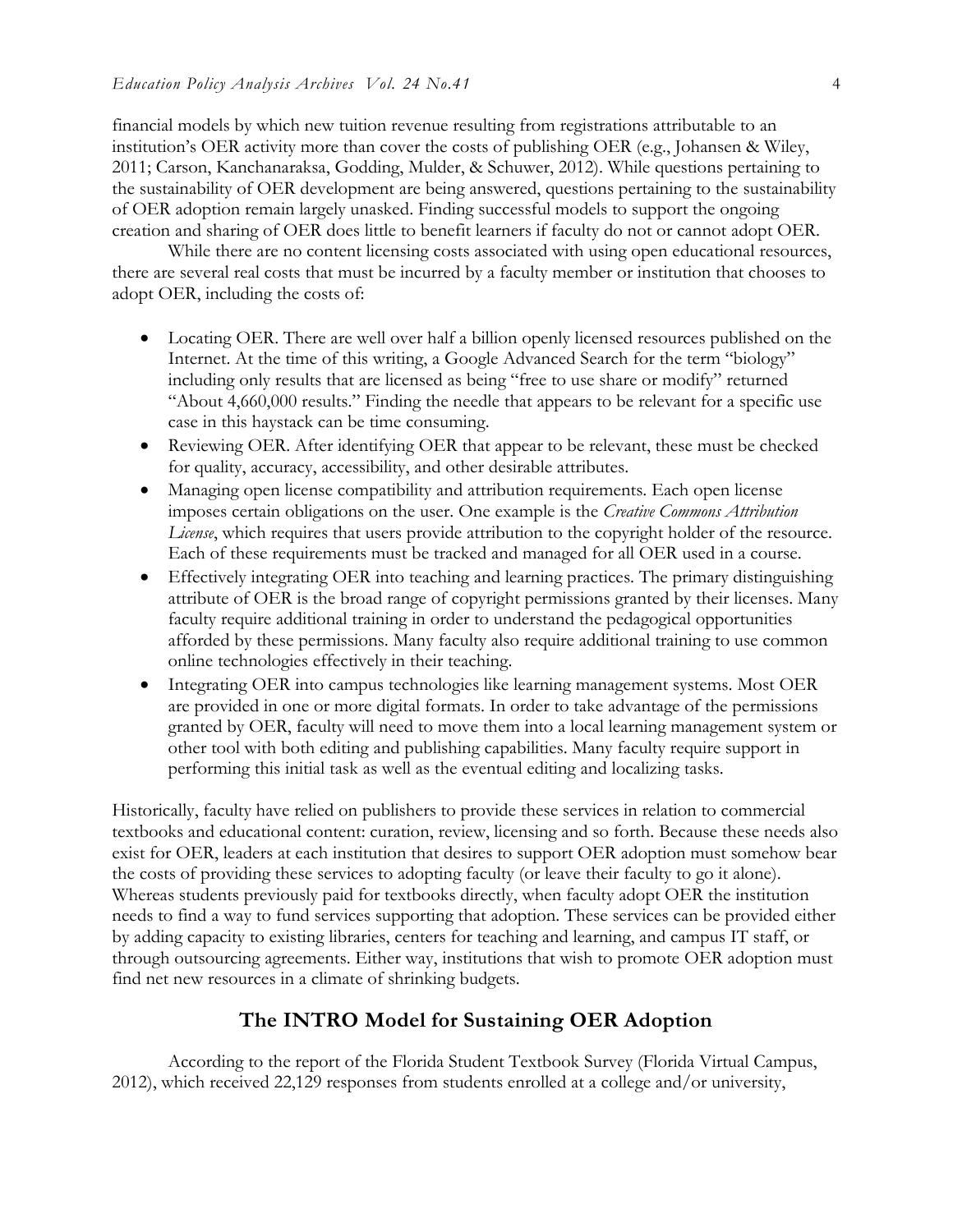Textbook costs continue to take a toll on students financially and academically… More than half do not have financial aid that covers any of their textbook costs... Academically, 31% reported not registering, 35% took fewer courses, 14% dropped a course, and 10% withdrew from a course [as a result of textbook costs]. (p. 2)

These data and analyses provide fertile ground for hypothesizing about the long-term sustainability of OER adoption initiatives. If some percentage of students are registering for fewer courses (in which case the institution collects no tuition) or dropping courses (in which case the institution refunds tuition) because of textbook costs, then eliminating textbook costs by adopting OER might encourage students to enroll in more courses and/or drop fewer courses. Most of the costs of teaching a course are fixed – that is, the salary of the teacher and associated facilities costs will not change whether there are 20, 35, or 50 students enrolling in a section. If a faculty member adopting OER leads to more students enrolling or fewer students dropping, this change in student behavior could translate into more tuition revenue for the institution. Were such an increase in revenue to occur, the increase could potentially be sufficient to cover the costs of providing OER adoption services to faculty. We call this sustainability model, by which increased tuition revenue covers the cost of providing OER adoption services, the INcreased Tuition Revenue through OER, or INTRO, model. In the sections that follow we describe the first known example of the INTRO model, as instantiated by an OER adoption program called the Z-Degree at Tidewater Community College.

# **The Tidewater Community College Z-Degree Pilot**

Tidewater chose its associate of science degree in business administration to pilot as a Z-Degree. The business administration degree produces the second highest number of graduates (380 graduates annually) among the college's 150 programs and is offered at all campuses. Also, the business program faculty are well known for their inspiring, innovative teaching, and one of these faculty innovators served as the faculty lead and the Z-Degree champion.

The Z-Degree utilizes only open educational resources (OER) for the 21 courses selected for the pilot. Twelve required program courses anchor the degree with the remainder consisting of a mix of electives in business administration, health/physical education, humanities, and the sciences. The elective courses were selected based upon their popularity among business program students (as indicated by the number of enrollments) and the availability of supporting OER.

The faculty team began by stripping each of the 21 courses down to the course learning outcomes and rebuilding them, matching OER to each outcome. The faculty selected OER content that was on par with or better than the quality of the existing textbook and course materials. Courses were designed consistent with college's academic and instructional design requirements, and were subjected to a strict copyright review.

In Fall 2013 (pilot year one), the 13-member faculty team, comprised of both full-time and adjunct teaching faculty from the college's four campuses, taught one section of each of the 16 firstsemester Z-courses. Although the content for Z-courses resides in Blackboard, courses were delivered in online, face-to-face, and hybrid formats. The pilot continued through the spring semester with 26 sections of Z-courses offered across all campuses. In year two of the Z-Degree pilot, the pool of faculty who will be trained to adopt and teach additional Z course sections will more than double to meet student demand.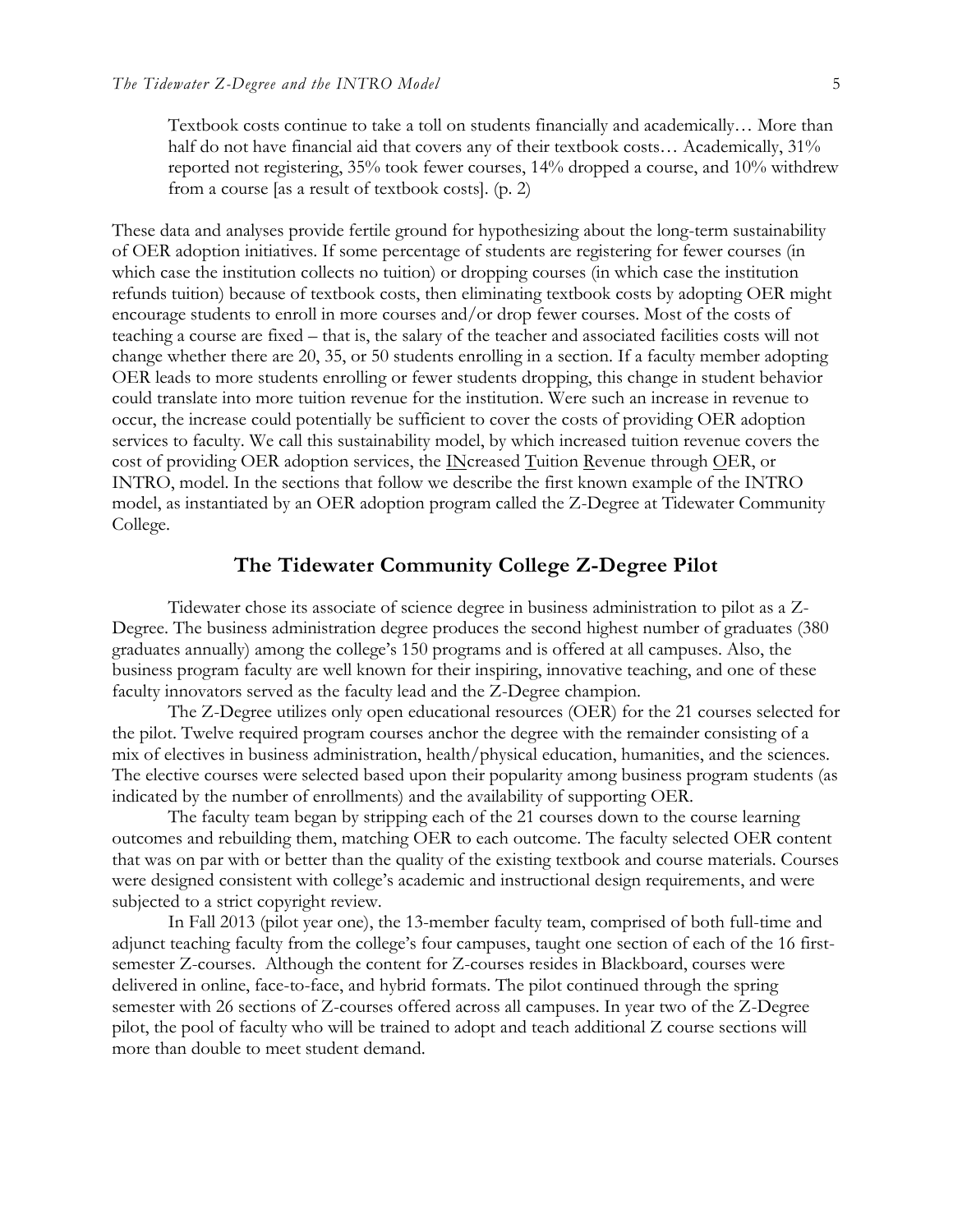# **The Role of Policy in Sustaining OER Adoptions**

For the INTRO model to succeed in sustaining OER adoption services over time, OERbased courses must produce consistently lower drop rates than their historical, non-OER counterparts. As we have seen above, there are ways of using OER that do not result in decreases in drop rates. If OER were used in these less effective ways at scale, an institution might end up bearing all the costs of providing OER adoption services without seeing any of the benefits. Consequently, institutions should search for ways to insure that OER adoption produces consistent improvements in student learning outcomes.

Tidewater Community College has adopted an OER Policy (TCC, 2014) in order to promote more consistency and greater success in the use of open educational resources. The policy's stated purpose is to:

guide the use of Open Educational Resources (OER) at Tidewater Community College and to ensure OER materials are utilized with integrity. More specifically, the purpose of using OER at TCC is to improve student success through increased access and affordability and to improve teaching efficiency and effectiveness through the ability to focus, analyze, augment, and evolve course materials directly aligned to course learning outcomes. (p. 1)

The brief policy falls under the responsibility of the Vice President for Academic Affairs/Chief Academic Officer. It provides a clear definition of open educational resources (OER) and explicitly addresses licensing criteria which resources must meet to be included in an OER-based (Z-Degree) course. It deals explicitly with licensing of faculty-owned work and the importance of copyright review for all material to be included in an OER-based Z course. The policy requires all faculty who wish to teach an OER-based course to apply for the opportunity to do so and complete training before doing so. OER courses must be designed following college standards, using the approved templates for course outlines, syllabi, and other materials. Finally, the OER Policy commits the institution to provide faculty with analysis of learning analytics data about their courses, which faculty should use to enhance and improve the courses.

At the end of the first year of the Z-Degree pilot, Tidewater conducted a review of the courses offered as part of the Z-Degree for compliance with the policy. The review found that two of the courses did not conform with the policy (e.g., adopting non-OER in place of OER). Consequently, these courses are being completely redesigned before being offered again as part of the Z-Degree. Data from these two courses are excluded from the analyses reported in the next section.

## **Initial Results from the Z-Degree Pilot**

In the fall semester of 2013, 303 students enrolled in Z sections of courses at Tidewater Community College. Another 12,574 enrolled in non-Z sections of those same courses. Of those enrollments, 8 students dropped from Z sections and 468 students dropped from non-Z sections. As shown in Table 1, the drop rate for Z sections was 2.64% and the drop rate for non-Z sections was 3.72%.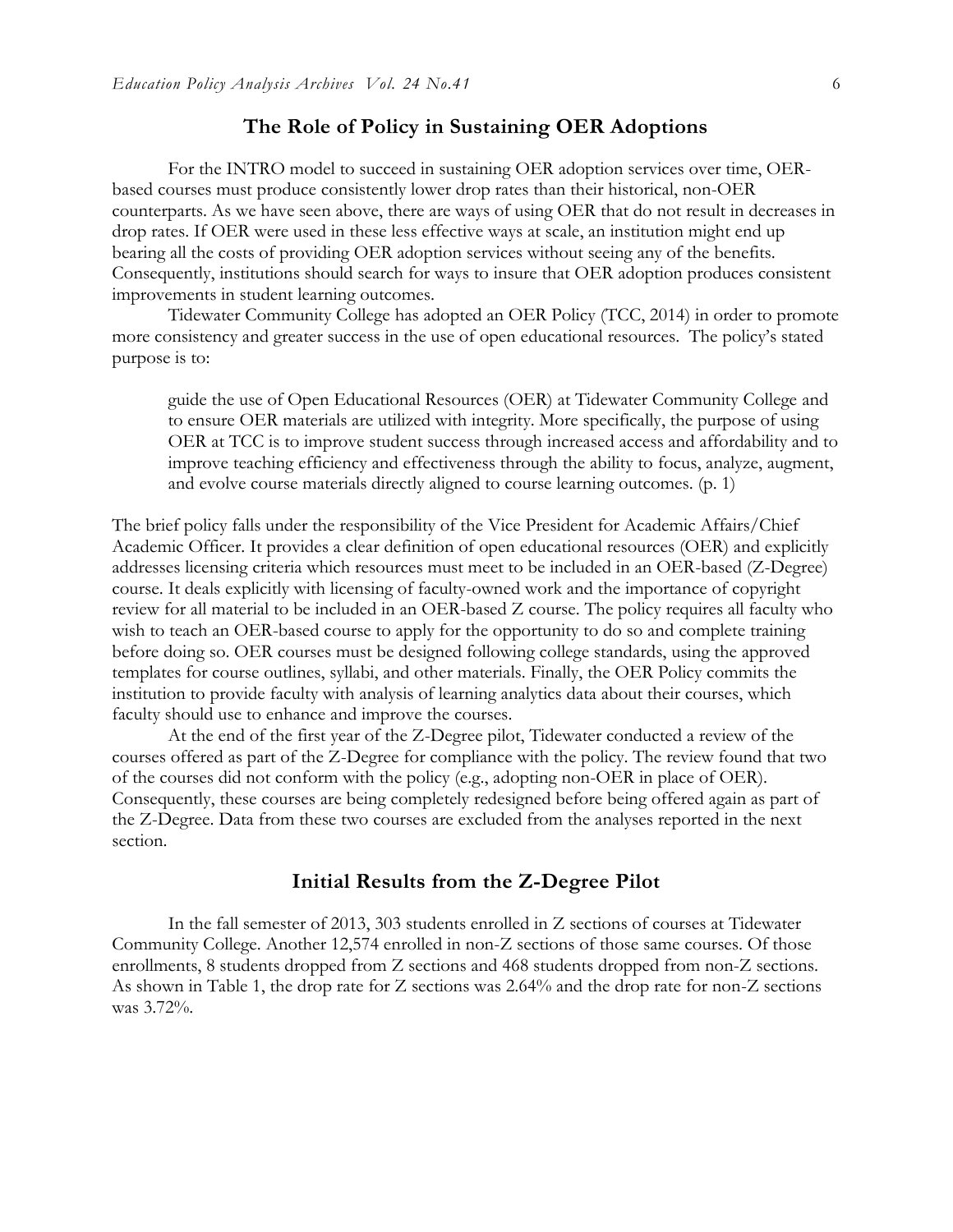| Drop Rates for Fall Term 2013 |             |       |           |  |  |
|-------------------------------|-------------|-------|-----------|--|--|
| Section Type                  | Enrollments | Drops | Drop Rate |  |  |
|                               |             |       |           |  |  |
| $Non-Z$                       | 12574       | 468   | $3.72\%$  |  |  |
|                               |             |       |           |  |  |
| Z                             | 303         |       | 2.64%     |  |  |
|                               |             |       |           |  |  |

Table 1 *Drop Rates for Fall Term 2013*

A z test of proportions confirms that the difference in drop rates is statistically significant (z  $= 3.84$ ,  $p < 0.01$ ), with students in courses adopting OER instead of commercial materials dropping at a lower rate.

In the spring semester of 2014, 450 students enrolled in Z sections of courses at Tidewater Community College. Another 10,658 enrolled in non-Z sections of those same courses. Of those enrollments, 13 students dropped from Z sections and 362 students dropped from non-Z sections. As shown in Table 2, the drop rate for Z sections was 2.89% and the drop rate for non-Z sections was 3.40%.

#### Table 2

Table 3

| Drop Rates for Spring Term 2013 |             |       |           |  |  |
|---------------------------------|-------------|-------|-----------|--|--|
| Section Type                    | Enrollments | Drops | Drop Rate |  |  |
|                                 |             |       |           |  |  |
| $Non-Z$                         | 10658       | 362   | 3.40%     |  |  |
|                                 |             |       |           |  |  |
| Z                               | 450         | 13    | 2.89%     |  |  |
|                                 |             |       |           |  |  |

The drop rate is once again lower for courses adopting OER, and a z test of proportions indicates that the difference in drop rates is statistically significant ( $z = 2.24$ ,  $p = 0.025$ ).

The overall drop rates for the first year of the pilot were 2.79% for Z sections, and 3.57 for non-Z sections, as shown in Table 3.

| Aggregate Drop Rates for Fall 2012 and Spring 2013 Terms |             |       |           |  |  |  |
|----------------------------------------------------------|-------------|-------|-----------|--|--|--|
| Section Type                                             | Enrollments | Drops | Drop Rate |  |  |  |
|                                                          |             |       |           |  |  |  |
| $Non-Z$                                                  | 23232       | 830   | $3.57\%$  |  |  |  |
|                                                          |             |       |           |  |  |  |
| Z                                                        | 753         | 21    | $2.79\%$  |  |  |  |
|                                                          |             |       |           |  |  |  |

*Aggregate Drop Rates for Fall 2012 and Spring 2013 Terms*

A z test of proportions confirms that the difference in drop rates for the academic year is statistically significant ( $z = 4.40$ ,  $p \le 0.01$ ), with students in courses adopting OER instead of commercial materials dropping at a lower rate.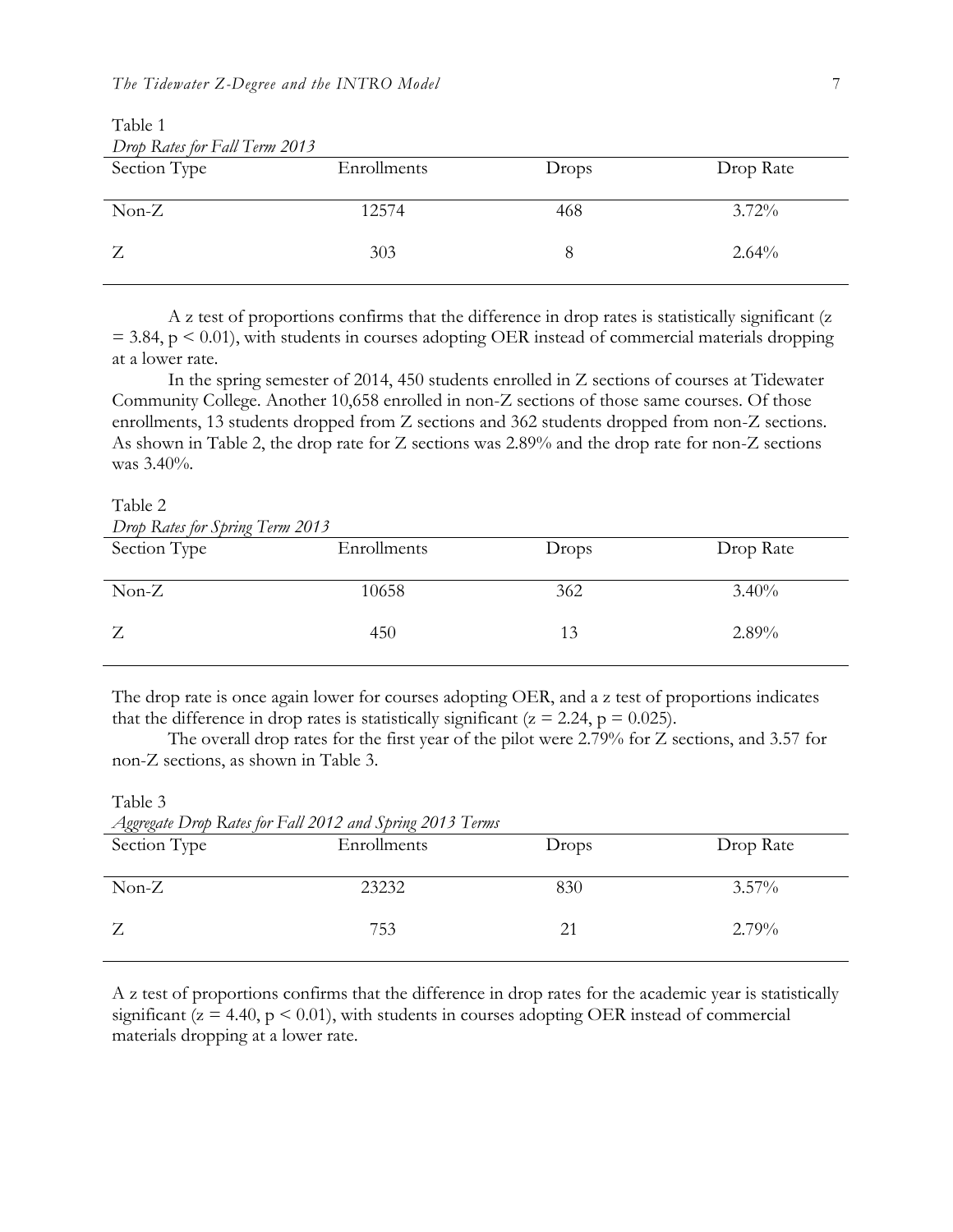# **Finances and the Tidewater Implementation of the INTRO Model**

The previous discussions lay the groundwork for providing preliminary answers to sustainability questions with regard to the Tidewater Z-Degree and the INTRO model. To summarize data presented above and provide the final pieces necessary for calculating increased revenue attributable to OER adoption:

- The difference in drop rates between the Z sections and non-Z sections of the business administration courses and associated general education electives offered during the 2013- 2014 pilot year was 0.78%.
- Enrollments in non-Z sections of these courses totaled 23,232 during the pilot.
- Tuition and fees at Tidewater are currently set at \$164.35 per hour for in-state students and \$358.95 per hour for out-of-state students.
- Enrollments for fall and spring terms at Tidewater split approximately as 89% in-state students and 11% out-of-state students.

If all sections of relevant non-Z courses became Z sections – in other words, if all faculty teaching in the Business Administration program and its associated general education courses adopted OER in a manner consistent with the institutional policy – Tidewater Community College could expect to prevent 182 drops from occurring during Fall and Spring terms. Using the in-state and out-of-state enrollment percentages, tuition and fees data per credit hour for three credit courses, and this number we arrive at the annual INcreased Tuition Revenue through OER, or INTRO figure:

 $(182 * .89 * $164.35 * 3)$  in-state +  $(182 * .11 * $358.95 * 3)$  out-of-state = \$101,422.78 annual INTRO

This increase in revenue coinciding with OER adoption represents a source from which Tidewater, or any other institution, might fund ongoing OER adoption support services.

# **Future Research**

Like much research, this initial work and model building raises more questions than it answers. From a financial perspective, at least two major questions need to be explored in further detail before the model can be broadly applied. The first acknowledges the peculiar accounting practices of universities, which often place funding from different sources into different silos, allowing money from specific silos to be spent only for specific purposes. The question relevant to the current work is, what percentage of annual INTRO could actually be available to spend on OER adoption activities? This is entirely a matter of local policy and will vary from institution to institution. The second acknowledges the existence of performance-based funding models that apply to institutions like Tidewater. Preventing students from dropping courses will help more students achieve performance milestones that, in turn, will unlock additional funding for institutions. What will this growth in funding look like? And which silos will these dollars flow into? Again, these are all matters of local policy and will vary from institution to institution.

A number of questions also surface from a research perspective. The first has to do with how course drops are counted. For this study, drops were calculated by subtracting the number of students enrolled on the census date from the number enrolled on the first day of class. This manner of measuring drops does not fully account for cases where students drop one section (e.g., a non-Z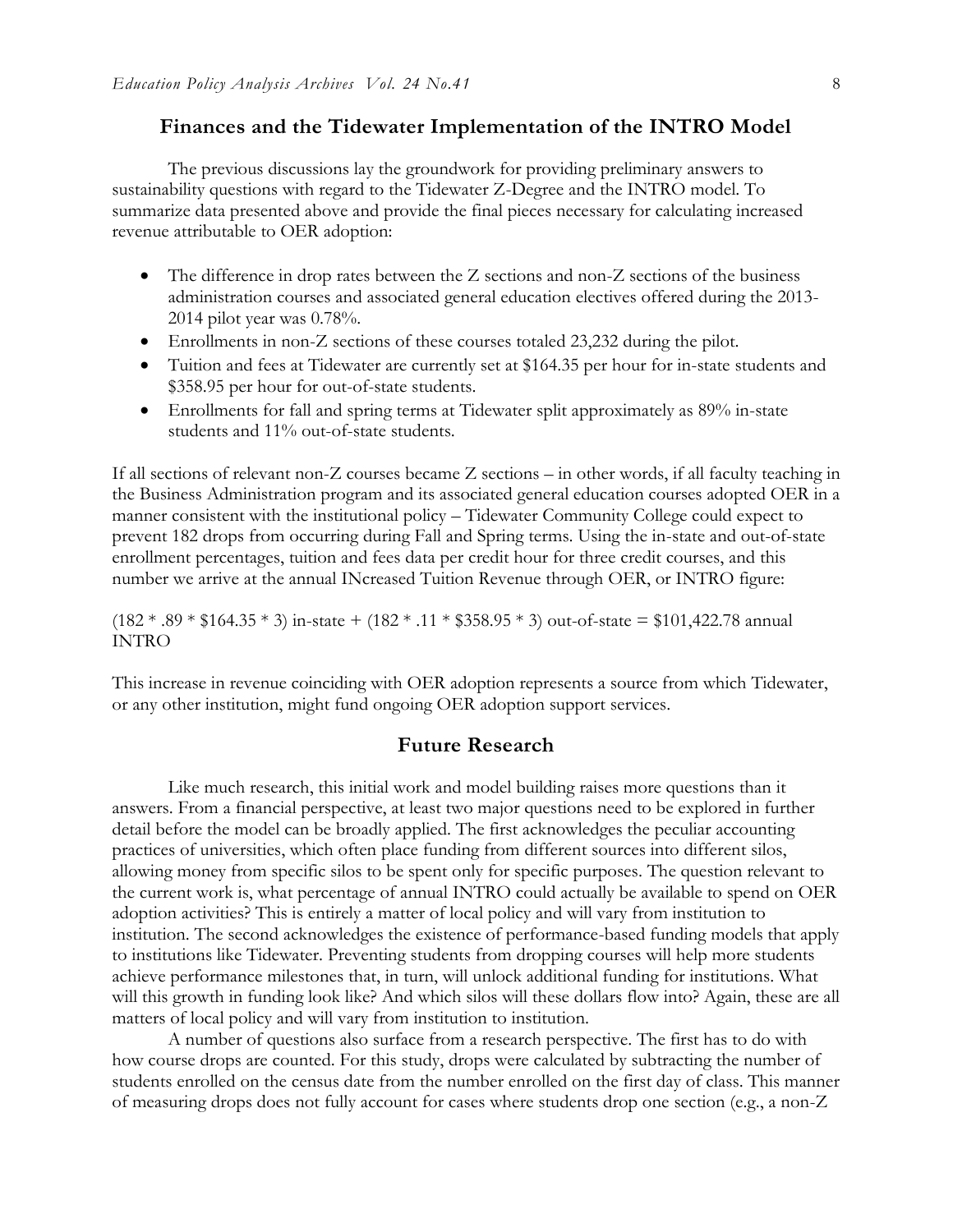section) and enroll in another section (e.g., a Z section) during the same term. For example, if 10 students dropped a Z section of a course, then another 10 students dropped a non-Z section of a course and joined the Z section which was dropped by the original 10, the non-Z section would show drops in our calculation but the Z section would not. A calculation that traces individual students who drop and evaluates their later behavior would provide additional nuance to the drop measure.

Another research question has to do with the difference in drop rates between Fall and Spring terms. While the non-Z section drop rate in both terms was higher than the Z section drop rate, it was only statistically significantly higher in Fall. Are these fluctuations in drop rate seasonal? Are they noise that will stabilize over time? Additional data should be collected and analyzed about seasonal differences in the drop rate.

Finally, we cannot be certain that additional faculty at Tidewater who adopt OER will see the same results as pilot faculty. The institution did not use a randomization technique for selecting faculty to participate in the pilot, and consequently pilot faculty may be systematically different from non-pilot faculty in some important way. Perhaps this systematic difference resulted in changes to the drop rate in their courses that are not representative of the changes the broader faculty population would see. The pilot faculty may have had better or worse results than a broader population of adopters would have. The Tidewater OER Policy requirement for faculty who want to teach Z sections to receive training beforehand may moderate some of the natural variance in population. If this finding is replicated in other studies, it may lead to a source of funding that allows greater adoption of OER.

### **Conclusion**

The adoption of OER instead of commercial textbooks by faculty has been shown to result in significant cost savings and meaningful academic gains for students. However, successful adoption and use of OER requires institutions to provide a range of supports to adopting faculty. Because the cost of providing these supports may impede the beneficial adoption of OER, there is a need to identify potential ways of funding the provision of these services. This article introduced the INTRO model, demonstrating both that OER adoption lowers the drop rate among students in those OER-adopting courses (improving their academic success while decreasing their cost to attend) and that the decrease in tuition refunds associated with the decrease in drops amounts to a substantial new source of revenue for the institution. In the case of Tidewater Community College, using OER across a single degree program could increase its tuition revenue by over \$100,000 per year – while improving student outcomes and decreasing the cost to attend college.

#### **References**

- Carson, S., Kanchanaraksa, S., Godding, I., Mulder, F., & Schuwer, R. (2012). Impact of OpenCourseWare Publication on Higher Education Participation and Student Recruitment. *International Review of Research on Distance and Open Learning, 13*(4). <http://www.irrodl.org/index.php/irrodl/article/view/1238/2283>
- Dholakia, U. M., King, W. J., & Baraniuk, R. (2006). What Makes an Open Education Program Sustainable? The Case of Connexions. Whitepaper commissioned by OECD. Retrieved from <http://www.oecd.org/edu/ceri/36781781.pdf>
- Downes, S. (2007). Models for Sustainable Open Educational Resources. *Interdisciplinary Journal of Knowledge and Learning Objects* (3).<http://ijklo.org/Volume3/IJKLOv3p029-044Downes.pdf>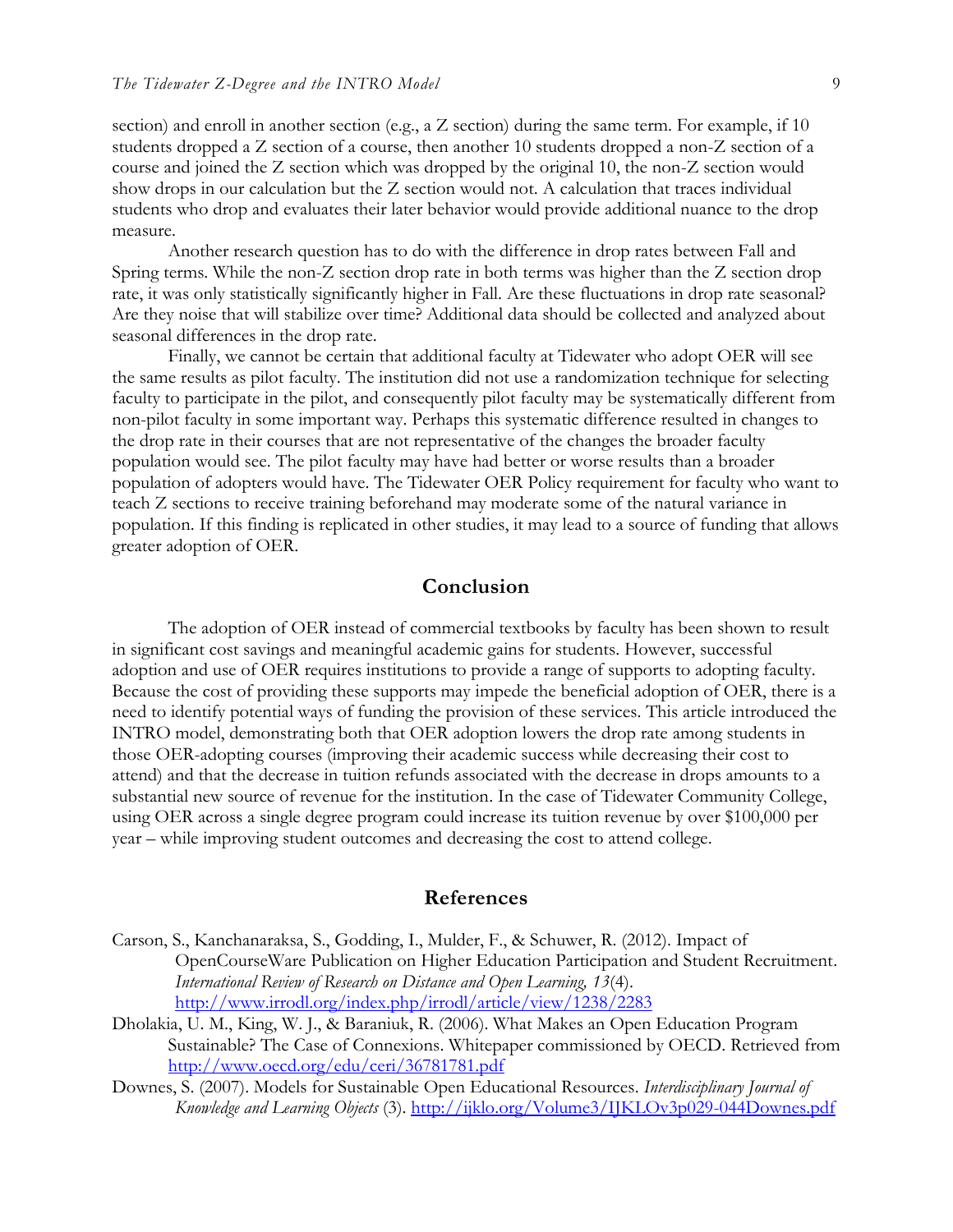- Florida Virtual Campus (2012). Florida Student Textbook Survey. Retrieved from [http://www.openaccesstextbooks.org/pdf/2012\\_Florida\\_Student\\_Textbook\\_Survey.pdf](http://www.openaccesstextbooks.org/pdf/2012_Florida_Student_Textbook_Survey.pdf)
- Goldberg, C. (2001, April 4). Auditing Classes at M.I.T., on the Web and Free. *New York Times*. . Retrieved from [http://www.nytimes.com/2001/04/04/us/auditing-classes-at-mit-on-the](http://www.nytimes.com/2001/04/04/us/auditing-classes-at-mit-on-the-web-and-free.html)[web-and-free.html](http://www.nytimes.com/2001/04/04/us/auditing-classes-at-mit-on-the-web-and-free.html)
- Hewlett Foundation (2014). *Open Educational Resources*. Retrieved from <http://www.hewlett.org/programs/education/open-educational-resources>
- Hilton, J. & Laman, C. (2012). One college's use of an open psychology textbook. Open Learning. 27(3), pp. 265-272.
- Hilton, J., Robinson T. J., Wiley, D., A., & Ackerman, J. (2014). Cost-Savings Achieved in Two Semesters Through the Adoption of Open Educational Resources. *International Review of Research on Distance and Open Learning, 15*(2). <http://www.irrodl.org/index.php/irrodl/article/view/1700/2833>
- Johansen, J. & Wiley, D. (2011). A sustainable model for opencourseware development. *Educational Technology Research & Development, 59*(3), p. 369-382. DOI: 10.1007/s11423-010-9160-7
- Pawlyshyn, N., Braddlee, Casper, L., & Miller, H. (2013). Adopting OER: A Case Study of Cross-Institutional Collaboration and Innovation. *Educause Review*.
- Tidewater Community College (TCC). (2014). Use of Open Educational Resources Policy. <https://web.tcc.edu/policies/2000/2108-UseofOpenEducationalResources.pdf>
- Wiley, D. (2006). On the sustainability of open educational resource initiatives in higher education. Whitepaper commissioned by OECD. Retrieved from: <http://www.oecd.org/dataoecd/33/9/38645447.pdf>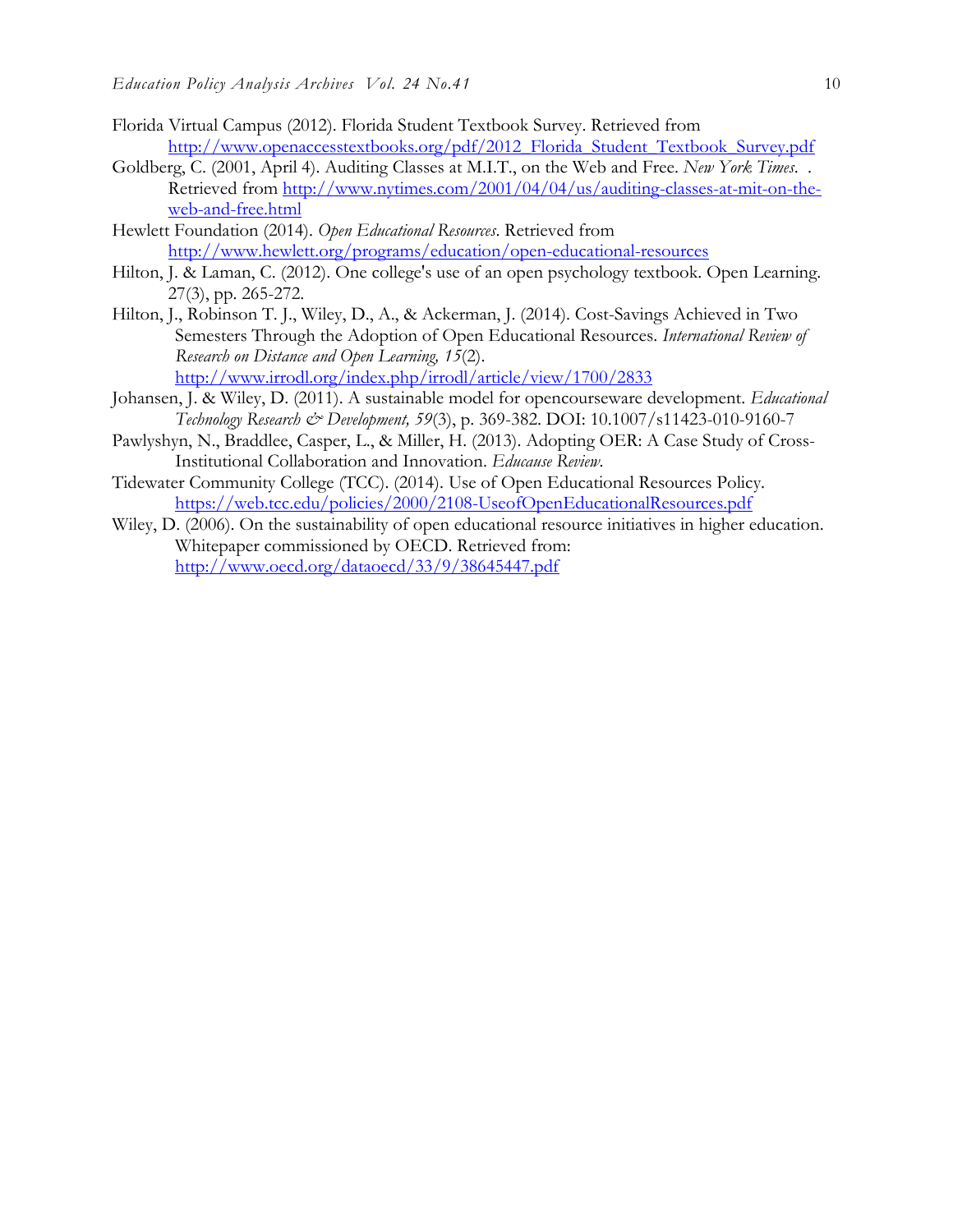## **About the Author**

#### **David Wiley**

Lumen Learning and Brigham Young University

david.wiley@lumenlearning.com

Dr. David Wiley is Chief Academic Officer of Lumen Learning and adjunct faculty in Brigham Young University's graduate program in Instructional Psychology and Technology, where he leads the Open Education Group. Dr. Wiley has received numerous recognitions for his work, including an NSF CAREER grant, an appointment as Nonresident Fellow in the Center for Internet and Society at Stanford Law School, and a Shuttleworth Fellowship.

#### **Linda S. Williams**

Professor, Business Management & Administration, Tidewater Community College [lswilliams@tcc.edu](mailto:lswilliams@tcc.edu)

Linda Williams, MBA, MSA, is a Professor of Business Management & Administration at Tidewater Community College. She served as the faculty lead for Tidewater's Z Degree and continues to lead OER initiatives at the college to expand Z course offerings and launch additional Z Degrees.

#### **Daniel DeMarte**

Vice President for Academic Affairs, Tidewater Community College [ddmarte@tcc.edu](mailto:ddmarte@tcc.edu)

Daniel DeMarte is the vice president for academic affairs at Tidewater Community College. He serves as the lead for Tidewater's Z-Degree and provides support to faculty in achieving the full potential of Open Educational Resources (OER).

#### **John Hilton**

Religious Education, Brigham Young University

[johnhiltoniii@byu.edu](mailto:johnhiltoniii@byu.edu)

John Hilton III is an Assistant Professor of Religious Education at Brigham Young University. He studies the efficacy of Open Educational Resources as well as other topics in pedagogy.

# **About the Co-Guest Editors**

#### **Lisa A. Petrides**

Institute for the Study of Knowledge Management in Education lisa@iskme.org

Lisa Petrides, Ph.D. is CEO and founder of the Institute for the Study of Knowledge Management in Education (ISKME). A former professor in the Department of Organization and Leadership at Columbia University, Teachers College, her research and teaching interests include information science, decision-making, and issues of access and equity in education. Petrides also leads OER Commons [\(www.oercommons.org\)](http://www.oercommons.org/), a digital public library of open educational resources, and a collaboration platform that supports and facilitates the creation, sharing, and modification of open educational resources. Petrides received her Ph.D. from Stanford University.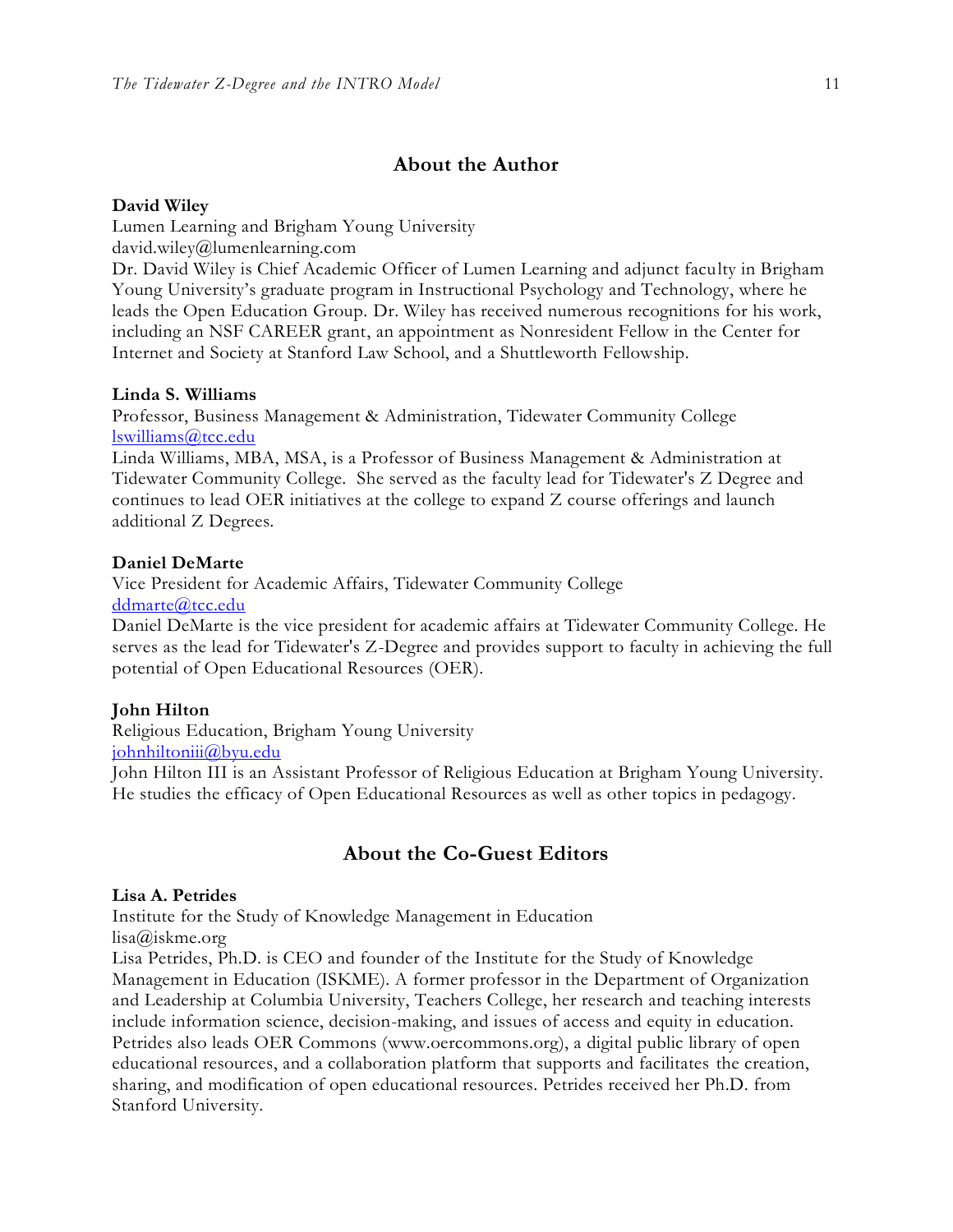#### **Cynthia M. Jimes**

Institute for the Study of Knowledge Management in Education cynthia@iskme.org

Cynthia Jimes, Ph.D., is Director of Research at the Institute for the Study of Knowledge Management in Education (ISKME), where she has led international projects over the past ten years focusing on the use and impact of open educational resources on teaching and learning. While living in Sweden and the Netherlands from 1995 to 2004, she worked in both the private and public sectors, holding positions in research consulting, teaching high school and college, and obtaining her Ph.D. in Information Science from Uppsala University in Sweden.

# **SPECIAL ISSUE Models of Open Education in Higher Education** education policy analysis archives

Volume 24 Number 41 March 28, 2016 ISSN 1068-2341

# $(c<sub>c</sub>)$

Readers are free to copy, display, and distribute this article, as long as the work is attributed to the author(s) and **Education Policy Analysis Archives,** it is distributed for noncommercial purposes only, and no alteration or transformation is made in the work. More details of this Creative Commons license are available at

http://creativecommons.org/licenses/by-nc-sa/3.0/. All other uses must be approved by the author(s) or **EPAA**. **EPAA** is published by the Mary Lou Fulton Institute and Graduate School of Education at Arizona State University Articles are indexed in CIRC (Clasificación Integrada de Revistas Científicas, Spain), DIALNET (Spain), [Directory of Open Access Journals,](http://www.doaj.org/) EBSCO Education Research Complete, ERIC, Education Full Text (H.W. Wilson), QUALIS A2 (Brazil), SCImago Journal Rank; SCOPUS, SOCOLAR (China).

Please contribute commentaries at http://epaa.info/wordpress/ and send errata notes to Gustavo E. Fischman [fischman@asu.edu](mailto:fischman@asu.edu)

**Join EPAA's Facebook community** at<https://www.facebook.com/EPAAAAPE> and **Twitter feed** @epaa\_aape.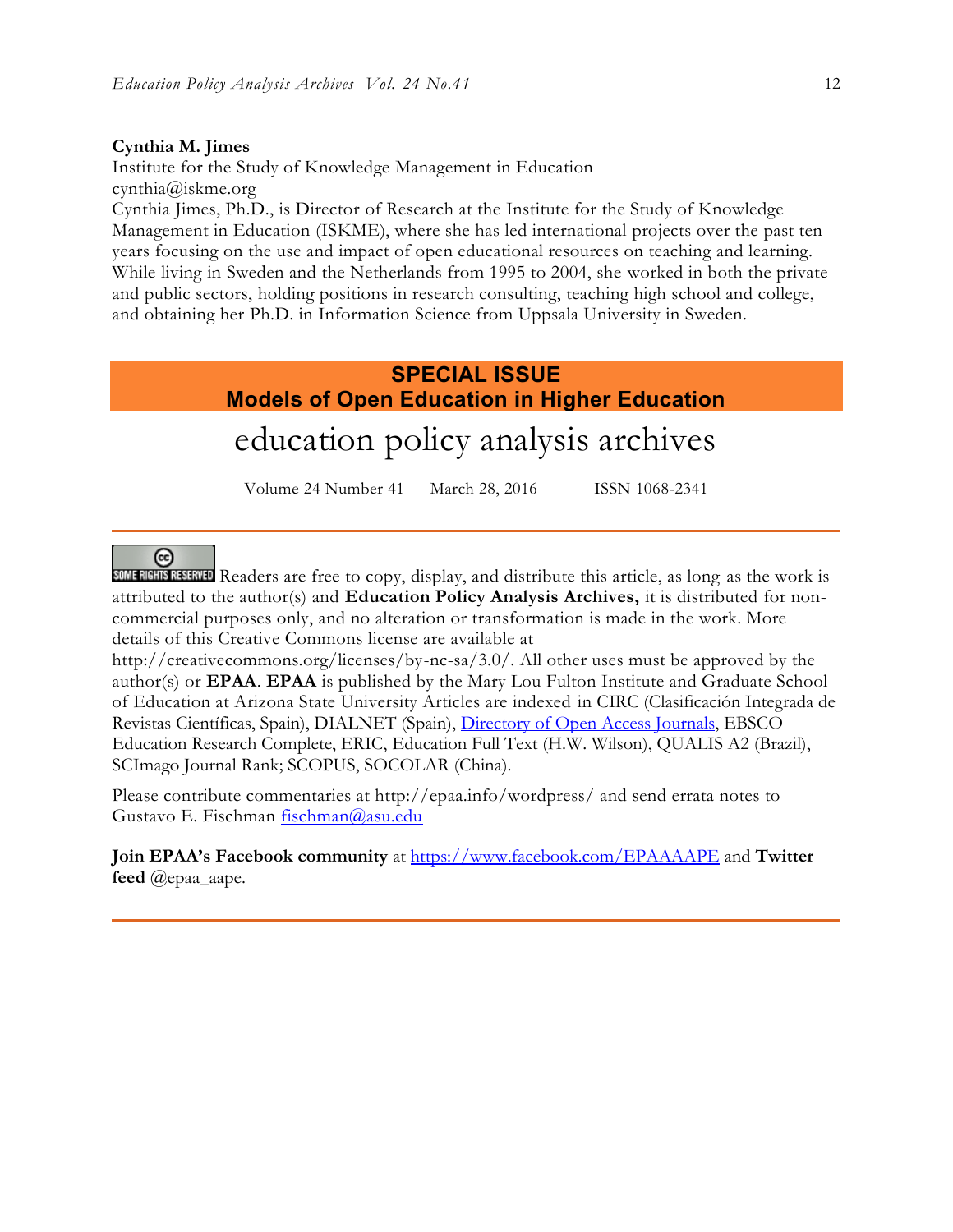# education policy analysis archives editorial board

#### Lead Editor: **Audrey Amrein-Beardsley** (Arizona State University) Executive Editor: **Gustavo E. Fischman** (Arizona State University) Associate Editors: **Sherman Dorn**, **David R. Garcia**, **Oscar Jimenez-Castellanos**, **Eugene Judson**, **Jeanne M. Powers** (Arizona State University)

**Cristina Alfaro** San Diego State University

**Gary Anderson** New York University

**Michael W. Apple** University of Wisconsin, Madison **Jeff Bale** OISE, University of Toronto, Canada

**David C. Berliner** Arizona State University

**Casey Cobb** University of **Connecticut** 

**Arnold Danzig** San Jose State University

**Linda Darling-Hammond**  Stanford University

**Elizabeth H. DeBray** University of Georgia

**Chad d'Entremont** Rennie Center for Education Research & Policy

**John Diamond** University of Wisconsin, Madison

**Matthew Di Carlo** Albert Shanker Institute

**Michael J. Dumas** University of California, Berkeley

**Kathy Escamilla** University of Colorado, Boulder

**Melissa Lynn Freeman** Adams State College

**Rachael Gabriel** University of Connecticut

**Amy Garrett Dikkers** University of North Carolina, Wilmington

**Gene V Glass** Arizona State University

**Ronald Glass** University of California, Santa Cruz

**Jacob P. K. Gross** University of Louisville

**Julian Vasquez Heilig** California State University, Sacramento **Aaron Bevanot** SUNY Albany **Kimberly Kappler Hewitt** University of North Carolina Greensboro

**Aimee Howley** Ohio University **Noah Sobe** Loyola University

**Henry Braun** Boston College **Steve Klees** University of Maryland **Nelly P. Stromquist** University

**Jaekyung Lee S**UNY Buffalo

**Jessica Nina Lester** Indiana University

**Amanda E. Lewis** University of Illinois, Chicago

**Chad R. Lochmiller** Indiana University

**Christopher Lubienski** University of Illinois, Urbana-Champaign

**Sarah Lubienski** University of Illinois, Urbana-Champaign

**William J. Mathis** University of Colorado, Boulder

**Michele S. Moses** University of Colorado, Boulder

**Julianne Moss** Deakin University, Australia

**Sharon Nichols** University of Texas, San Antonio

**Eric Parsons** University of Missouri-Columbia

**Susan L. Robertson** Bristol University, UK

**Gloria M. Rodriguez** University of California, Davis **R. Anthony Rolle** University of Houston

**A. G. Rud** Washington State University

**Eric M. Haas** WestEd **Patricia Sánchez** University of University of Texas, San Antonio **Janelle Scott** University of California, Berkeley

**Jack Schneider** College of the Holy Cross

of Maryland

**Benjamin Superfine** University of Illinois, Chicago

**Maria Teresa Tatto**  Michigan State University

**Adai Tefera** Virginia Commonwealth University

**Tina Trujillo** University of California, Berkeley

**Federico R. Waitoller** University of Illinois, Chicago

**Larisa Warhol** University of Connecticut

**John Weathers** University of Colorado, Colorado Springs

**Kevin Welner** University of Colorado, Boulder

**Terrence G. Wiley** Center for Applied Linguistics

**John Willinsky**  Stanford University

**Jennifer R. Wolgemuth**  University of South Florida

**Kyo Yamashiro** Claremont Graduate University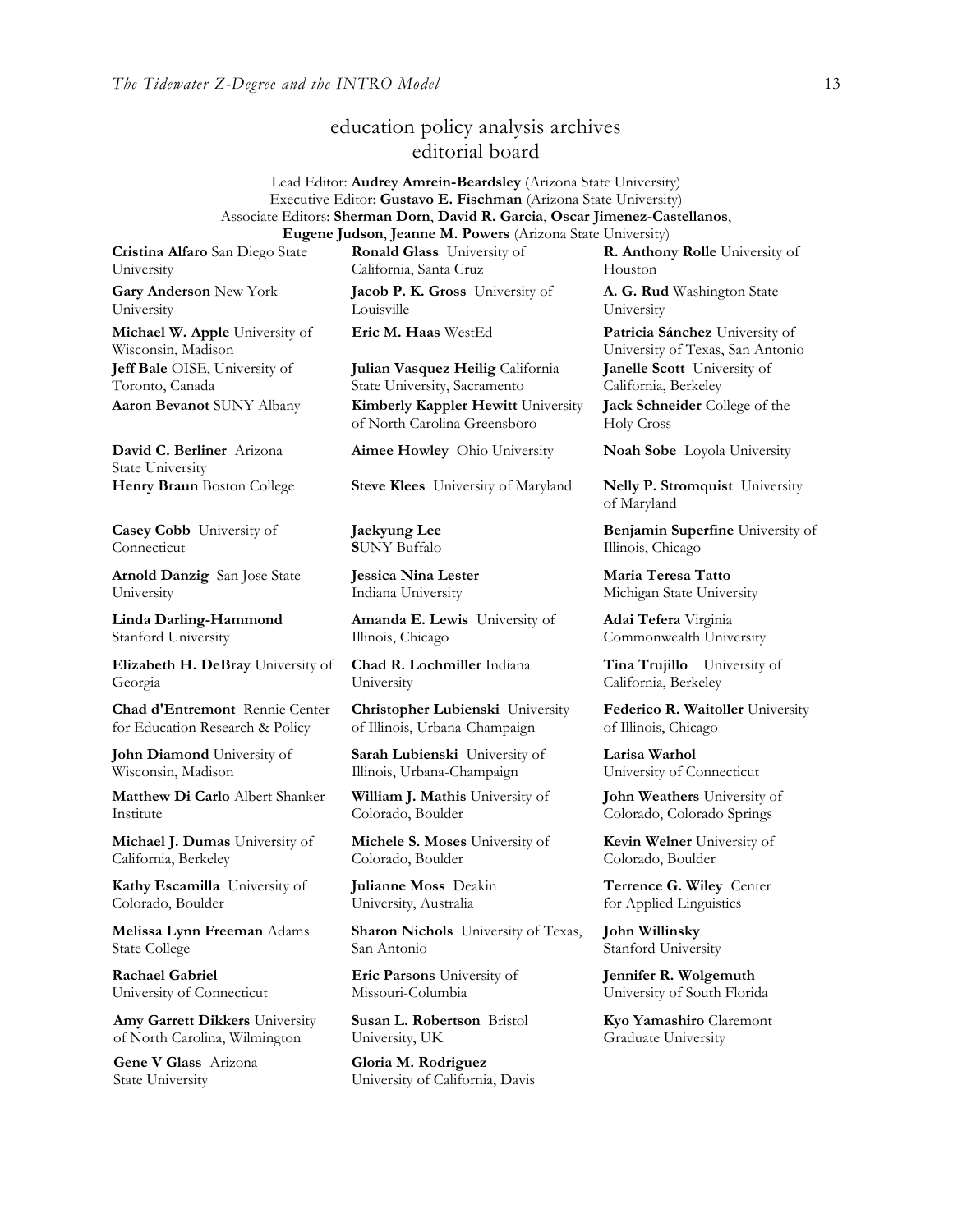# archivos analíticos de políticas educativas consejo editorial

Editor Ejecutivo: **Gustavo E. Fischman** (Arizona State University) Editores Asociados: **Armando Alcántara Santuario** (Universidad Nacional Autónoma de México), **Jason Beech**, (Universidad de San Andrés), **Antonio Luzon**, Universidad de Granada

**Claudio Almonacid**

Universidad Metropolitana de Ciencias de la Educación, Chile **Miguel Ángel Arias Ortega**  Universidad Autónoma de la Ciudad de México **Xavier Besalú Costa**  Universitat de Girona, España

**[Xavier Bonal](javascript:openRTWindow() Sarro** Universidad Autónoma de Barcelona, España

**[Antonio Bolívar](javascript:openRTWindow() Boitia** Universidad de Granada, España

**[José Joaquín Brunner](javascript:openRTWindow()** Universidad Diego Portales, Chile

**[Damián Canales Sánchez](javascript:openRTWindow()** Instituto Nacional para la Evaluación de la Educación, México

**Gabriela de la Cruz Flores** Universidad Nacional Autónoma de México

**[Marco Antonio Delgado Fuentes](javascript:openRTWindow()** Universidad Iberoamericana, México **[Inés Dussel](javascript:openRTWindow()**, DIE-CINVESTAV, México

**[Pedro Flores Crespo](javascript:openRTWindow()** Universidad Iberoamericana, México

**Ana María García de Fanelli**  Centro de Estudios de Estado y Sociedad (CEDES) CONICET, Argentina

**Juan Carlos González Faraco**  Universidad de Huelva, España

**María Clemente Linuesa**  Universidad de Salamanca, España

**Jaume Martínez Bonafé** Universitat de València, España

**Alejandro Márquez Jiménez**  Instituto de Investigaciones sobre la Universidad y la Educación, UNAM, México **María Guadalupe Olivier Tellez**,

Universidad Pedagógica Nacional, México **[Miguel Pereyra](javascript:openRTWindow()** Universidad de

Granada, España

**[Mónica](javascript:openRTWindow() Pini** Universidad Nacional de San Martín, Argentina

**Omar Orlando Pulido Chaves** Instituto para la Investigación Educativa y el Desarrollo Pedagógico (IDEP)

**[José Luis Ramírez](javascript:openRTWindow() Romero** Universidad Autónoma de Sonora, México **[Paula Razquin](javascript:openRTWindow()** Universidad de San Andrés, Argentina

**José Ignacio Rivas Flores** Universidad de Málaga, España **[Miriam Rodríguez Vargas](javascript:openRTWindow()** Universidad Autónoma de Tamaulipas, México **José Gregorio Rodríguez**  Universidad Nacional de Colombia, Colombia **[Mario Rueda Beltrán](javascript:openRTWindow()** Instituto de Investigaciones sobre la Universidad y la Educación, UNAM, México **José Luis San Fabián Maroto**  Universidad de Oviedo, España

**[Jurjo Torres Santomé](javascript:openRTWindow()**, Universidad de la Coruña, España

**[Yengny Marisol Silva Laya](javascript:openRTWindow()** Universidad Iberoamericana, México

**Juan Carlos Tedesco** Universidad Nacional de San Martín, Argentina

**Ernesto Treviño Ronzón** Universidad Veracruzana, México

**[Ernesto Treviño](javascript:openRTWindow() Villarreal**

Universidad Diego Portales Santiago, Chile **[Antoni Verger Planells](javascript:openRTWindow()** Universidad Autónoma de Barcelona, España **[Catalina Wainerman](javascript:openRTWindow()** Universidad de San Andrés, Argentina **Juan Carlos Yáñez Velazco** Universidad de Colima, México